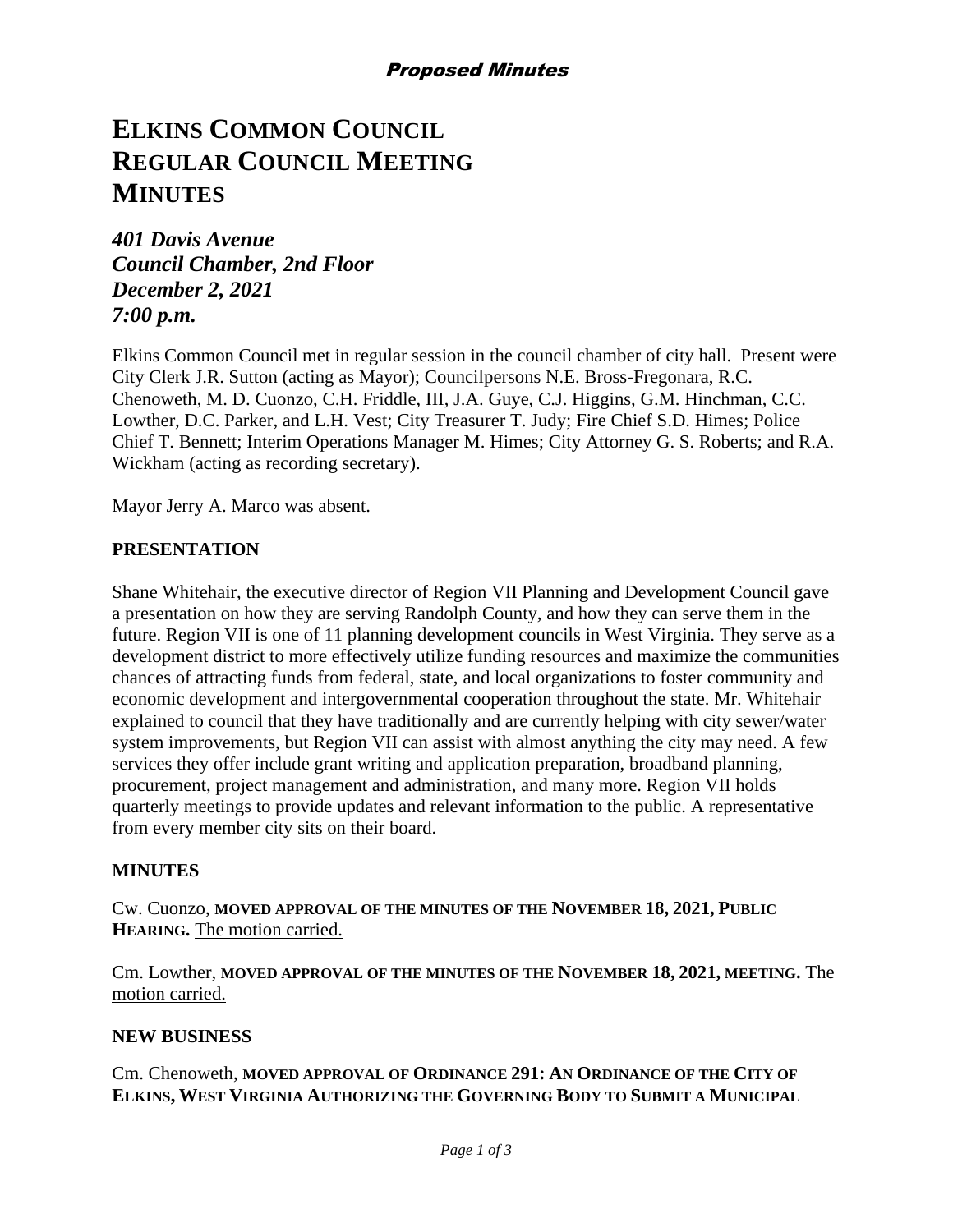**HOME RULE AMENDMENT TO THE APPROVED WRITTEN PLAN TO THE MUNICIPAL HOME RULE BOARD (2ND AND FINAL READING).** The motion carried.

Cw. Guye, **MOVED APPROVAL OF ORDINANCE 292: AN ORDINANCE OF THE CITY OF ELKINS, WEST VIRGINIA REVISING AND AMENDING ELKINS CITY CODE §71.99 REGARDING PENALTIES FOR PARKING OFFENSES (2ND AND FINAL READING).** The motion carried

Cw. Bross-Fregonara, **MOVED APPROVAL OF ORDINANCE 293: AN ORDINANCE OF THE CITY OF ELKINS, WEST VIRGINIA REVISING AND AMENDING ELKINS CITY CODE §152.245 REGARDING MEETINGS OF THE BOARD OF ZONING APPEALS (2ND AND FINAL READING).** The motion carried.

Cw. Cuonzo, **MOVED APPROVAL OF ORDINANCE 294: AN ORDINANCE OF THE CITY OF ELKINS, WEST VIRGINIA TO VACATE, ABANDON, AND CLOSE THAT CERTAIN PUBLIC RIGHT OF WAY BETWEEN LOT 25 BLOCK C OF THE FIRST SECTION OF THE HILLSIDE EDITION AND LOT 26 BLOCK D OF THE SECOND SECTION OF THE HILLSIDE ADDITION OF THE CITY OF ELKINS (1ST OF TWO READINGS).** The motion carried.

Cw. Guye, **MOVED APPROVAL OF RESOLUTION 1476: ADOPTING FINES AND PENALTIES FOR VIOLATIONS OF PARKING PROVISIONS.** The motion carried.

Cw. Vest, **MOVED APPROVAL OF RESOLUTION 1477: APPROVING "FULL-TIME REGULAR EMPLOYEE" STATUS AND CONFIRMING A COMPENSATION LEVEL FOR L. GASSNOLA.** The motion carried.

# **APPROVAL OF VENDOR INVOICE PAYMENTS**

Cm. Hinchman, **MOVED APPROVAL OF THE INVOICES PRESENTED.** The motion carried.

The invoices in question were as specified on the following list, which is attached and made part of this record:

• Accounts Payable check transactions for the period November 15 - 26, 2021.

## **CORRESPONDENCE AND NOTIFICATIONS**

Council received the following correspondence and notifications:

- Issued building permits
- Events

The following building permits have been issued since the previous regular council meeting.